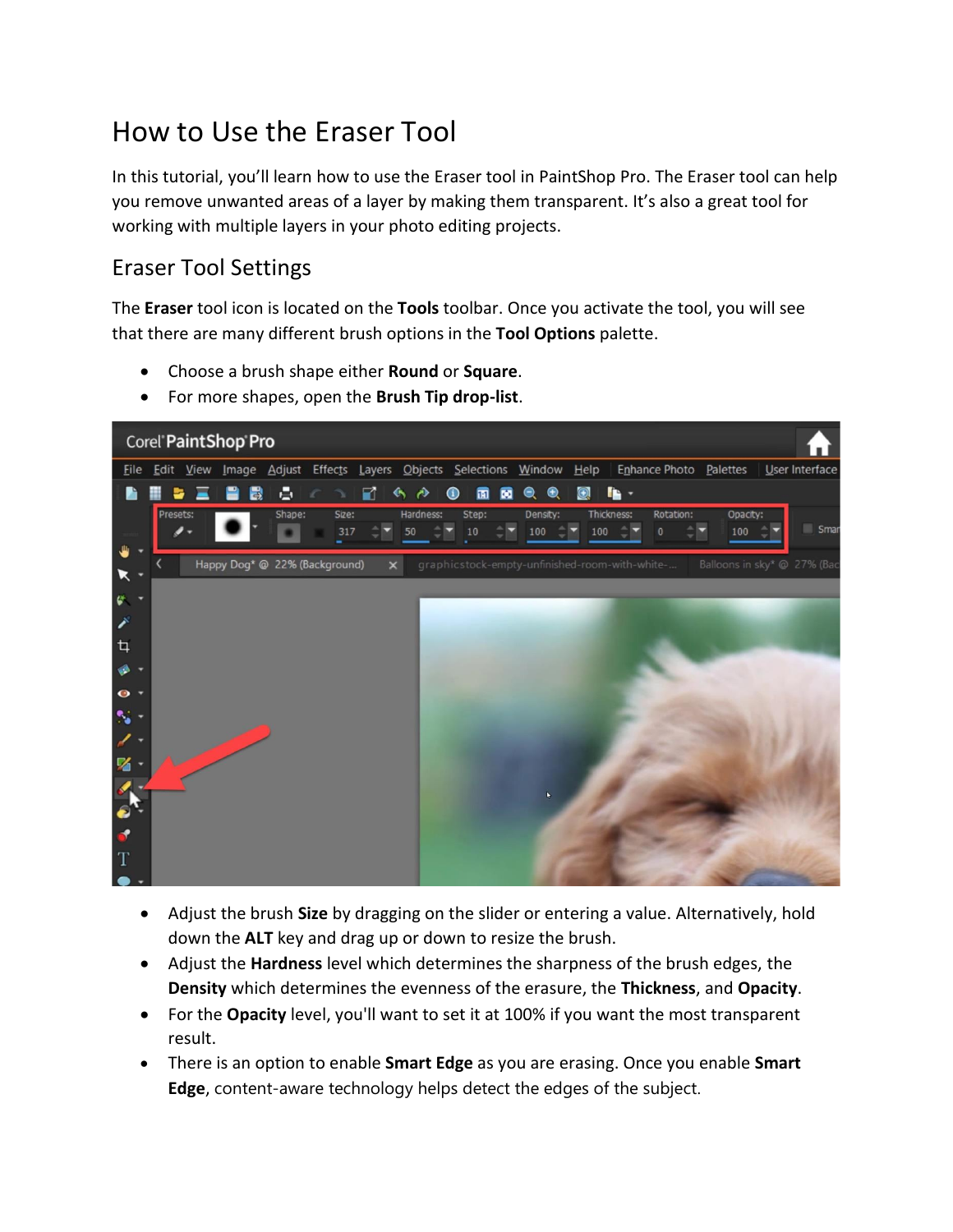

## Using the Eraser Tool

Once you have adjusted the settings, simply drag the **Eraser** tool on your image to erase. If you erase the background layer, the **Eraser** tool erases to transparency, and the layer is automatically promoted to a raster layer.

As you use the **Eraser** tool, a gray-and-white checkerboard pattern will appear indicating the new transparent areas.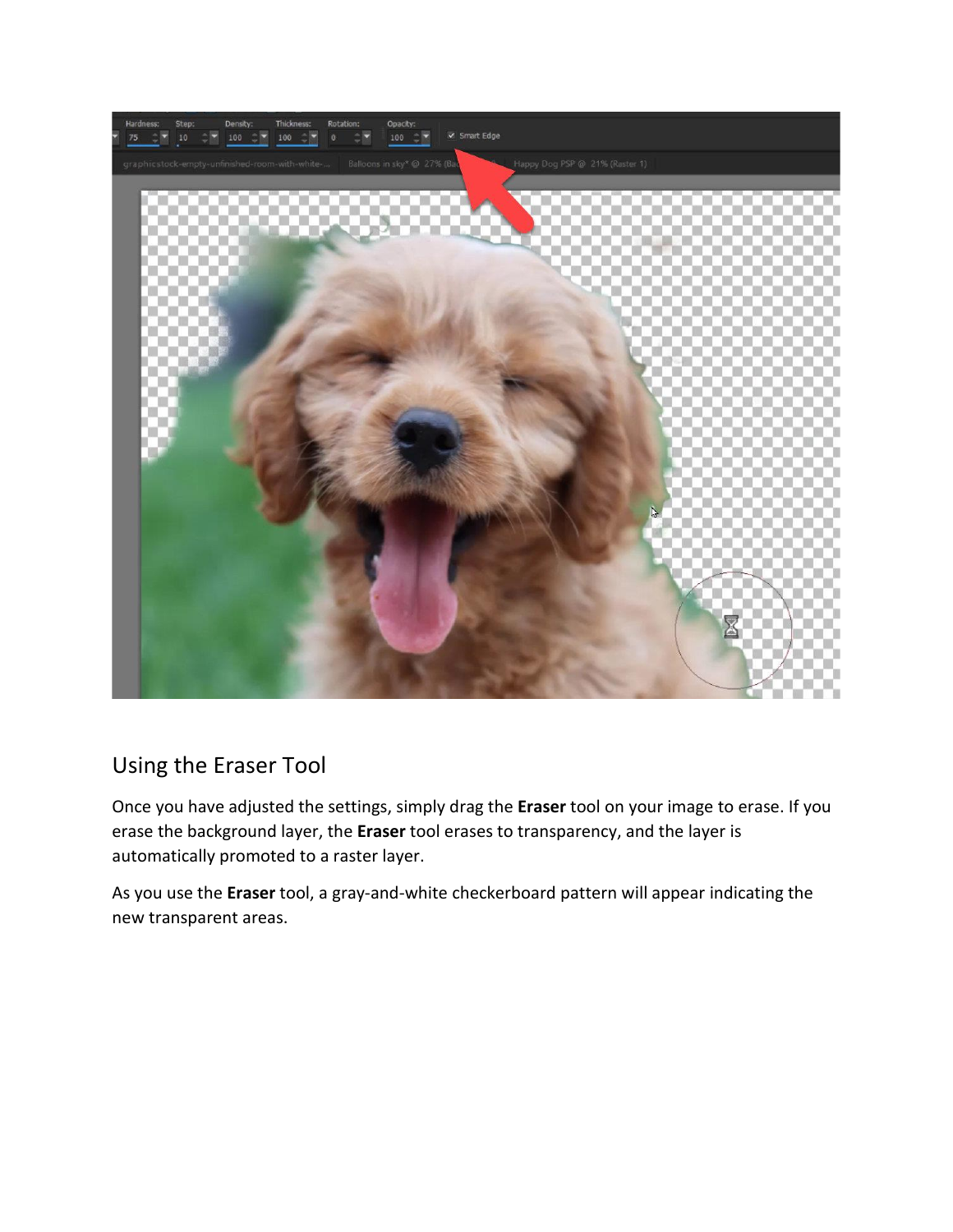

**TIP:** Use short careful strokes instead of one long continuous stroke, as this is easier to control and undo if you make a mistake.

You can keep adjusting and fine-tuning the various brush options as you erase to perfectly erase along the edges of your subject. You may want to use a different kind of eraser tip for artistic effects by selecting a different brush from the **Brush tip drop-list**. You can use full **Hardness** and **Opacity** for edge effects and lower **Hardness** and **Opacity** for blending or texturing.

**TIP**: If you accidentally erase too much, you can restore erased pixels by holding down the right mouse button, and dragging over the erased area without having to undo anything.

Once you have finished, make sure to save your file as .PNG or .PSP to preserve the transparency.

#### Erasing on a Duplicate Layer

It may be helpful to duplicate the layer and then erase on the duplicate layer to preserve the original. Go to **Palettes > Layers** to open the **Layers** palette. Then right-click on the image and select **Duplicate**. Now, use the **Visibility** (eye) icon to hide the original layer and work on the duplicate layer.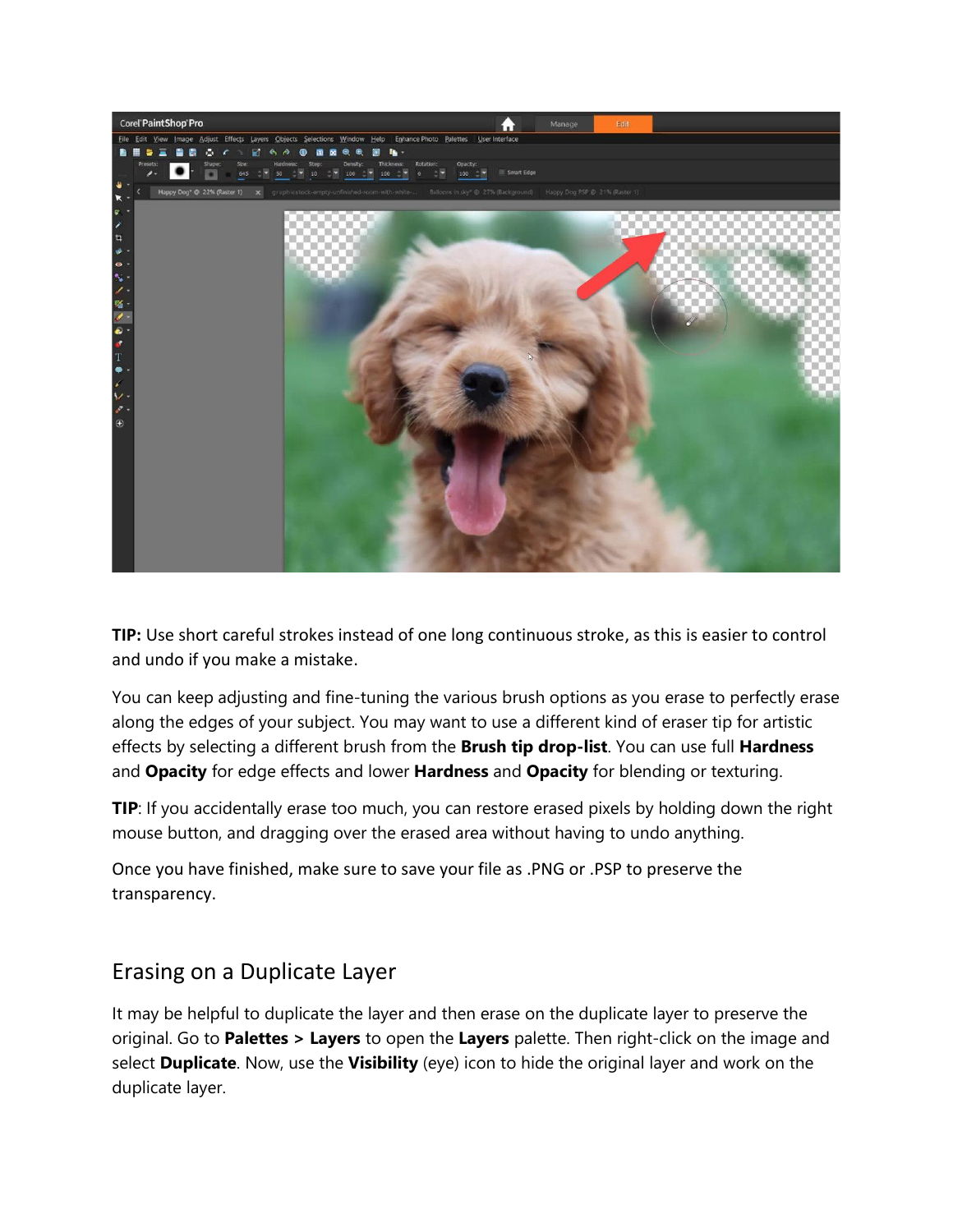

#### How to Erase a Straight Line

Set your **Eraser** brush properties (adjust the **Hardness** and **Opacity** levels to **100** to erase a clean straight line).

Click at the beginning of the line, hold down **Shift**, and click the end of the line. To continue erasing the line, move to the next point, hold down **Shift**, and click again.

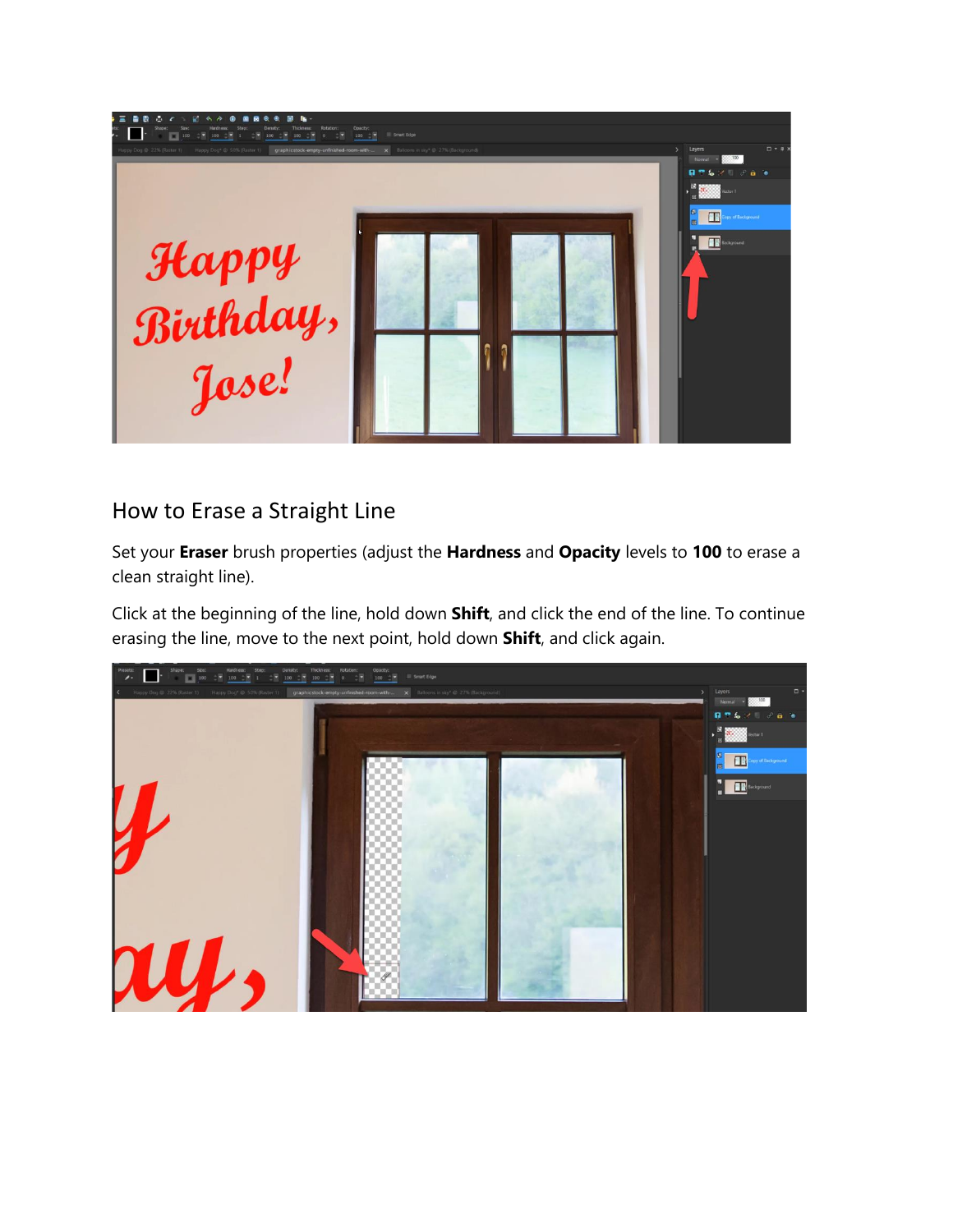## How to Use the Eraser Tool with Multiple Layers

I've just completely erased the contents of the window on this photograph. Let's say I want to make a whimsical birthday card for a friend.

I'll open a fun background image with balloons to replace the image area I erased.

- Go to **Edit > Copy**. Then go back to the window image and go to **Edit > Paste as New Layer**.
- In the **Layers** palette, rearrange the image layer so it is underneath the window layer and use the **Pick** tool to resize and reposition the background.



- Go back to the image of the dog from earlier, and copy and paste it onto the birthday card.
- Once again, rearrange the layer so it is in between the window and background layer.
- From here, use the **Pick** tool to resize or reposition the dog.
- Use the **Eraser** tool to touch up any of the edges or erase any parts you missed.